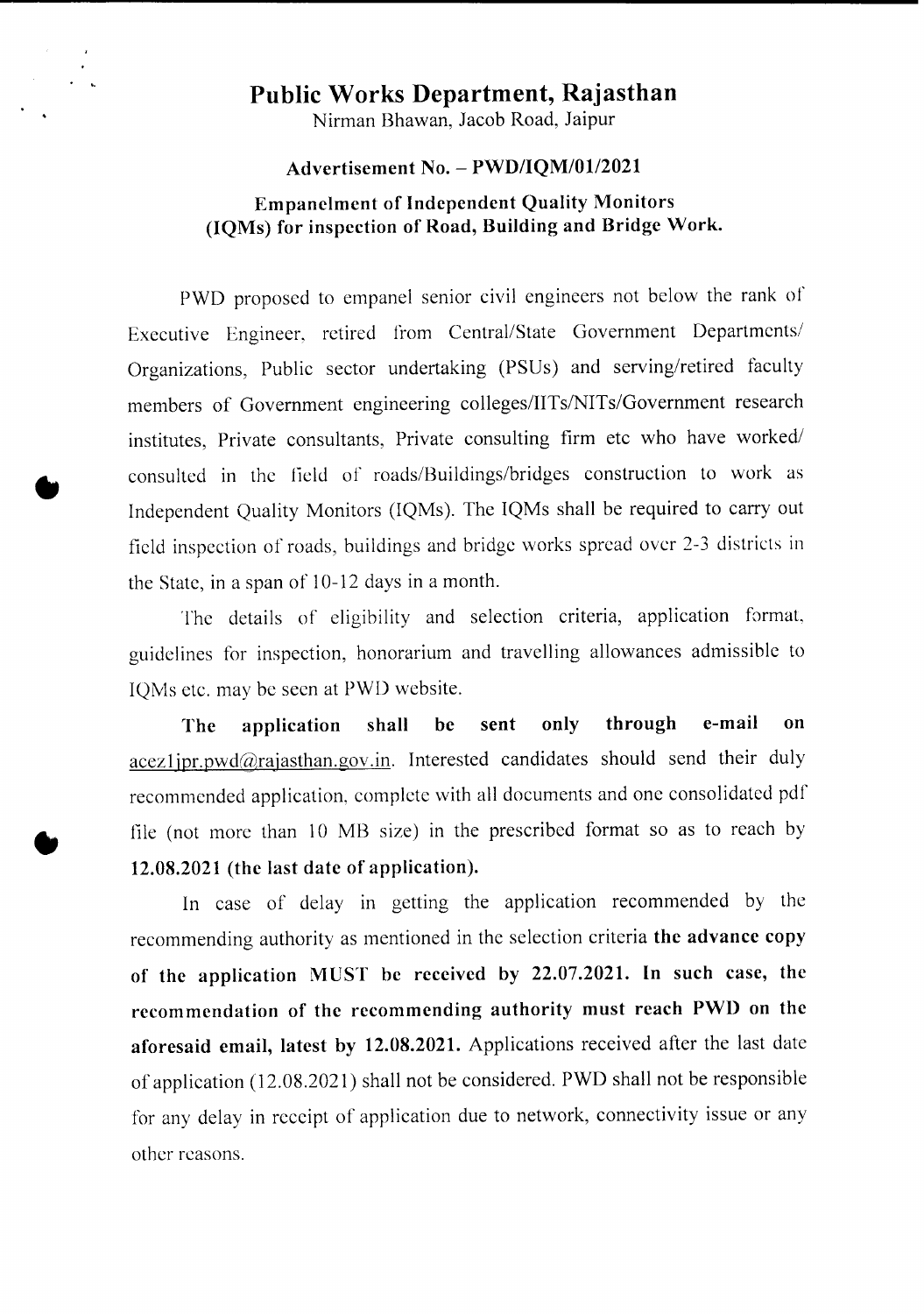The IQM shall be empanelled separately for inspection of building works, road works and bridge works. The selection criteria for empanelment as IQM, are given at **Annexure-I.** The application format for empanelment is given at **Annexure-II.** The format of recommendation is enclosed at **Annexure-III(a)** and **Annexure-III(b).** Upon selection, the provisionally empanelled IQM is required to sign a code of conduct given at **Annexure-IV,** and has to undergo a mandatory orientation program before empanelment. Details of honorarium and travelling allowances etc. as currently payable to IQMs are given at Annexure-V.

**UBN No. PWD2122SS0B02058**

•

•

 $6/6$ 

(SUNIL SAXENA)<br>Additional Chief Engineer  $\frac{1}{2}$  PWD Zone-I Jaipur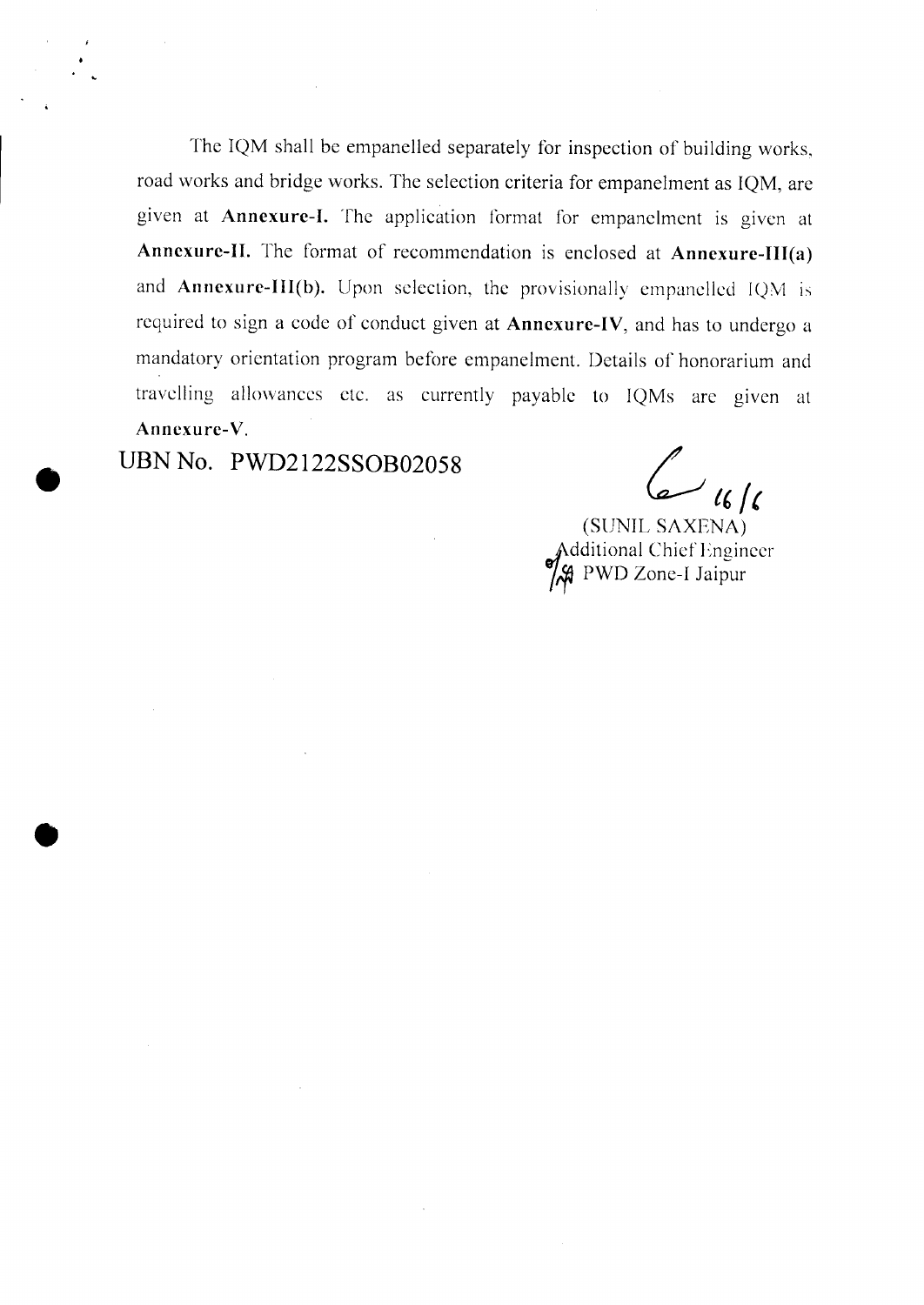# .. **Government of Rajasthan State Public Procurement Portal**

#### **NIB Details**

|                             |                       |                                                                                                                                                |             | Close<br>Print        |  |  |
|-----------------------------|-----------------------|------------------------------------------------------------------------------------------------------------------------------------------------|-------------|-----------------------|--|--|
| <b>Department Details:</b>  |                       |                                                                                                                                                |             |                       |  |  |
| Department Name             |                       | CE Public Works Department                                                                                                                     |             |                       |  |  |
| Department Type             |                       | State Government Department                                                                                                                    |             |                       |  |  |
| Procuring Entity Name:      |                       | Mr. Amit Garg                                                                                                                                  |             |                       |  |  |
| Procuring Entity Contact:   |                       | Email: eecitydn3jaipur[at]gmail[dot]com, Mobile: 9414405550                                                                                    |             |                       |  |  |
| Office Address:             |                       | PWD City Division III Jaipur, Nirman Bhawan, Jacob Road, Civil Lines, Jaipur, Jaipur, (Jaipur), PIN:302006, Phone N<br>o.:1415110523, Fax No.: |             |                       |  |  |
| <b>NIB Details:</b>         |                       |                                                                                                                                                |             |                       |  |  |
| NIB Code                    |                       | PWD2122A0445                                                                                                                                   |             |                       |  |  |
| NIB Reference no.           |                       | NIT 3/2021-22 POI MONITOR                                                                                                                      |             |                       |  |  |
| Document                    | <b>Financial Year</b> | <b>Publish Date</b>                                                                                                                            | Uploaded on | <b>Published Bids</b> |  |  |
| □ Size: 128,26 KB [English] | 2021 - 2022           | 18/06/2021                                                                                                                                     | 18/06/2021  | 1/1                   |  |  |

lish Bid Details:

 $\frac{1}{\epsilon}$ 

| Cover(s) Document                                                             | Bid Title / (UBN)                                                                                                                                                                                                                                                                      | Amount(₹) | <b>Bid Type</b> | Open Date  | <b>End Date</b> |  |  |
|-------------------------------------------------------------------------------|----------------------------------------------------------------------------------------------------------------------------------------------------------------------------------------------------------------------------------------------------------------------------------------|-----------|-----------------|------------|-----------------|--|--|
| ₽<br>Size: 1.54 MB [Englis]<br>h1                                             | NIT NO 3/2021-22 FOR ADVERTISEMENT NO PWD/IQM/<br>01/2021 EMPLANELMENT OF INDEPNEDENT QUALITY M<br>ONITORS (IQMs) FOR INSEPCITON OF ROAD, BUILDIN<br>G AND BRIDGE WORK<br>(PWD2122SSOB02058)                                                                                           |           | Services        | 12/08/2021 | 12/08/2021      |  |  |
| <b>Bid Details:</b>                                                           |                                                                                                                                                                                                                                                                                        |           |                 |            |                 |  |  |
| Bid Title                                                                     | NIT NO 3/2021-22 FOR ADVERTISEMENT NO PWD/IQM/01/2021 EMPLANELMENT OF INDEPNEDENT QUALITY MONI<br>TORS (IQMs) FOR INSEPCITON OF ROAD, BUILDING AND BRIDGE WORK                                                                                                                         |           |                 |            |                 |  |  |
| Bid Type                                                                      | Services                                                                                                                                                                                                                                                                               |           |                 |            |                 |  |  |
| Bid Sub Type                                                                  | <b>Consultancy Services</b>                                                                                                                                                                                                                                                            |           |                 |            |                 |  |  |
| <b>Bid Pattern</b>                                                            | Open Competitive Bidding                                                                                                                                                                                                                                                               |           |                 |            |                 |  |  |
| <b>Bid Amount</b>                                                             | ₹ 1.00                                                                                                                                                                                                                                                                                 |           |                 |            |                 |  |  |
| Bid Required in Cover(s)                                                      | 1                                                                                                                                                                                                                                                                                      |           |                 |            |                 |  |  |
| First Appeal Hearing Authority                                                | Chief Engineer                                                                                                                                                                                                                                                                         |           |                 |            |                 |  |  |
| Second Appeal Hearing Authority                                               | Principal Secretary                                                                                                                                                                                                                                                                    |           |                 |            |                 |  |  |
| Is Emergency Procurement OR Relaxation<br>$U/R$ 40(1) or 43(6) or 43(7)?      | Yes                                                                                                                                                                                                                                                                                    |           |                 |            |                 |  |  |
| <b>Critical Dates:</b>                                                        |                                                                                                                                                                                                                                                                                        |           |                 |            |                 |  |  |
| <b>Bid Upload Date</b>                                                        | 18/06/2021                                                                                                                                                                                                                                                                             |           |                 |            |                 |  |  |
| <b>Bid Publish Date</b>                                                       | 18/06/2021                                                                                                                                                                                                                                                                             |           |                 |            |                 |  |  |
| Bid Submission End Date                                                       | 12/08/2021                                                                                                                                                                                                                                                                             |           |                 |            |                 |  |  |
| Bid Open Date                                                                 | 12/08/2021                                                                                                                                                                                                                                                                             |           |                 |            |                 |  |  |
|                                                                               |                                                                                                                                                                                                                                                                                        |           |                 |            |                 |  |  |
| Designed and Developed by<br>্দৰ আন্ত না<br>National<br>Informatics<br>Centre | Vimal Kumar Gupta, Joint Secretary, Finance (G & T) Department<br>Finance (SPFC) Department, Govt. Secretariat, Jaipur (Rajasthan) - 302 005<br>Contact No.: (Technical Help) 0141-2743455<br>Email:cao[dot]spfc[at]rajasthan[dot]gov[dot]in<br>Version: 3,22.05.21 Dated: 31 May 2021 |           |                 |            |                 |  |  |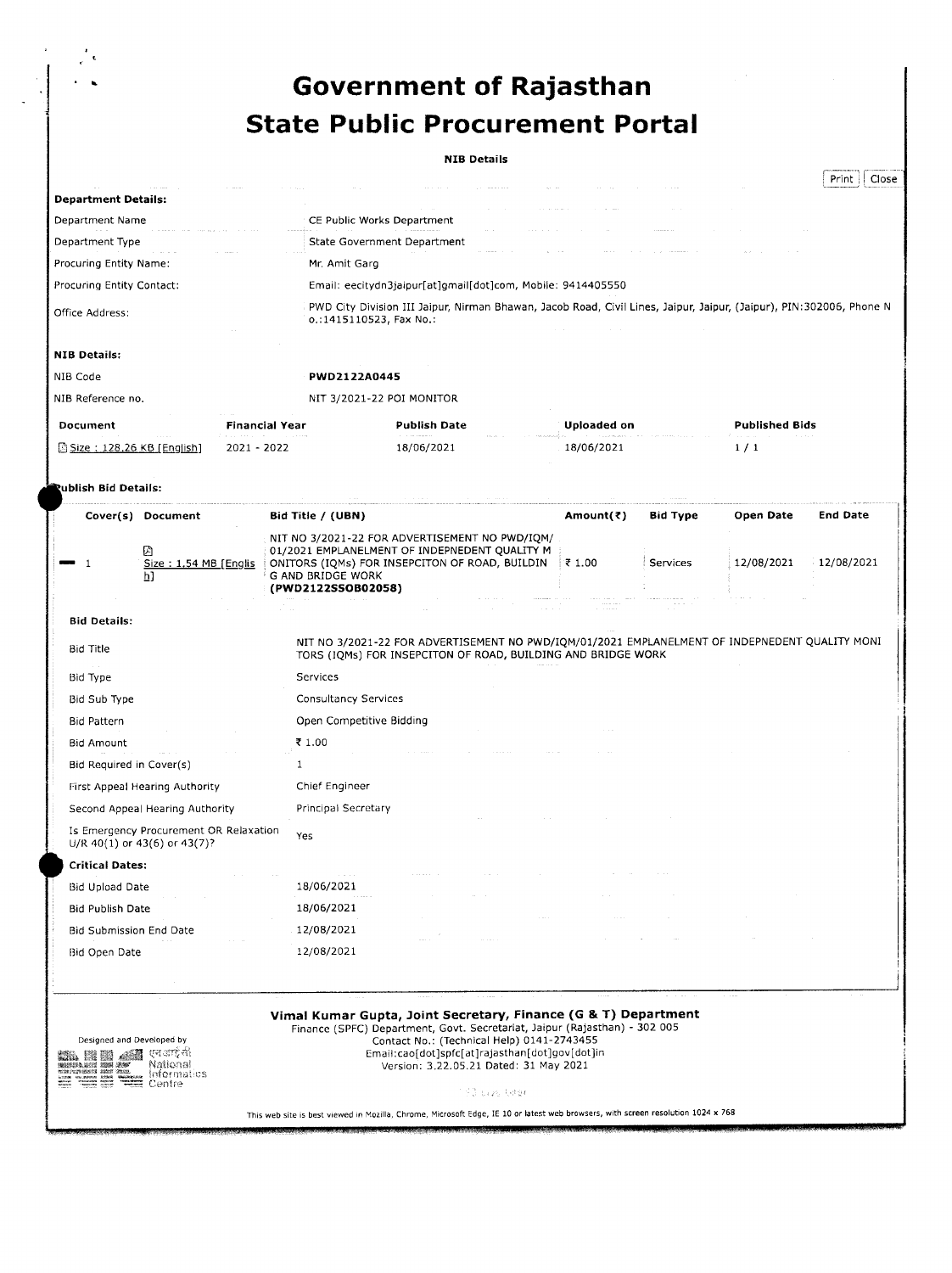#### Advertisement No. - PWD/IQM/01/2021 Selection criteria for empanelment **of** Independent Quality Monitors (IQMs)

Criteria No.1- The candidate should be a Diploma/ Degree in Civil Engineering from a recognized Institution

#### Criteria No.2

(i) - *Forinspection ofRoadProjects-* The candidate should have retired from the post not below the level of Executive Engineer or equivalent from a Govt. organization, Central/State public sector undertakings (PSUs) or their subordinate offices. Serving and retired faculty members of Government engineering colleges/ IITs/ NITs/ Government research institutes, Private consultants, Private consulting firm etc. who have worked/ consulted in the field of road construction can also apply.

(ii)- *For inspection of Bridge Projects-* The candidate should have retired from the post not below the level of Executive Engineer or equivalent from a Govt. organization, Central/State public sector undertakings (PSUs) or their subordinate offices. Serving and retired faculty members of Government engineering colleges/ 11'1'5/ NITs/ Government research institutes, Private consultants, Private consulting Iirm ere. who *have* worked/ consulted in the field of bridge construction can also apply.

(Id) - *For inspection of Bui lding projects '* The candidate should have retired from the post not below the level of Executive Engineer or equivalent from a Govt. organization, Central/ State Public sector undertakings (PSUs) or their subordinate offices. Serving and retired faculty members of Government engineering colleges / IITs/ NITs/ Government research institutes, Private cons ult ants, Private consulting firm *etc.* associated with building design, supervision and consultancy work can also apply.

Criteria No.3 - No applicant would be allowed to work as IQM after completing the age of 67 years, therefore, the applicant should not have attained the age of 65 years on the last date of application so that the applicant is able to work as IQM for approximately 2 years, subject to satisfactory performance.

Criteria No.  $4 - A$  candidate who has not worked with any organization cumulatively for 3 years after retirement shall not be eligible. This will be applicable only to those candidates who apply after 5 years of their retirement.

Criteria *No.* 5 (Qualification Criteria)

#### (I) - *For Road Work -*

Educational Qualificational: Diploma (Civil Engineering)/B.E. (Civil: Engineering)

Experience (a) for diploma holder: 15 years in design / planning / monitoring/ Execution / Teaching/ consultancy maintenance of roads.

(b) for B.E. degree : 10 years in design  $/$  planning  $/$  Monitoring Execution  $/$ Teaching// consultancy / Maintenance of roads.

Retired Executive Engineer from Govt. will be preferred.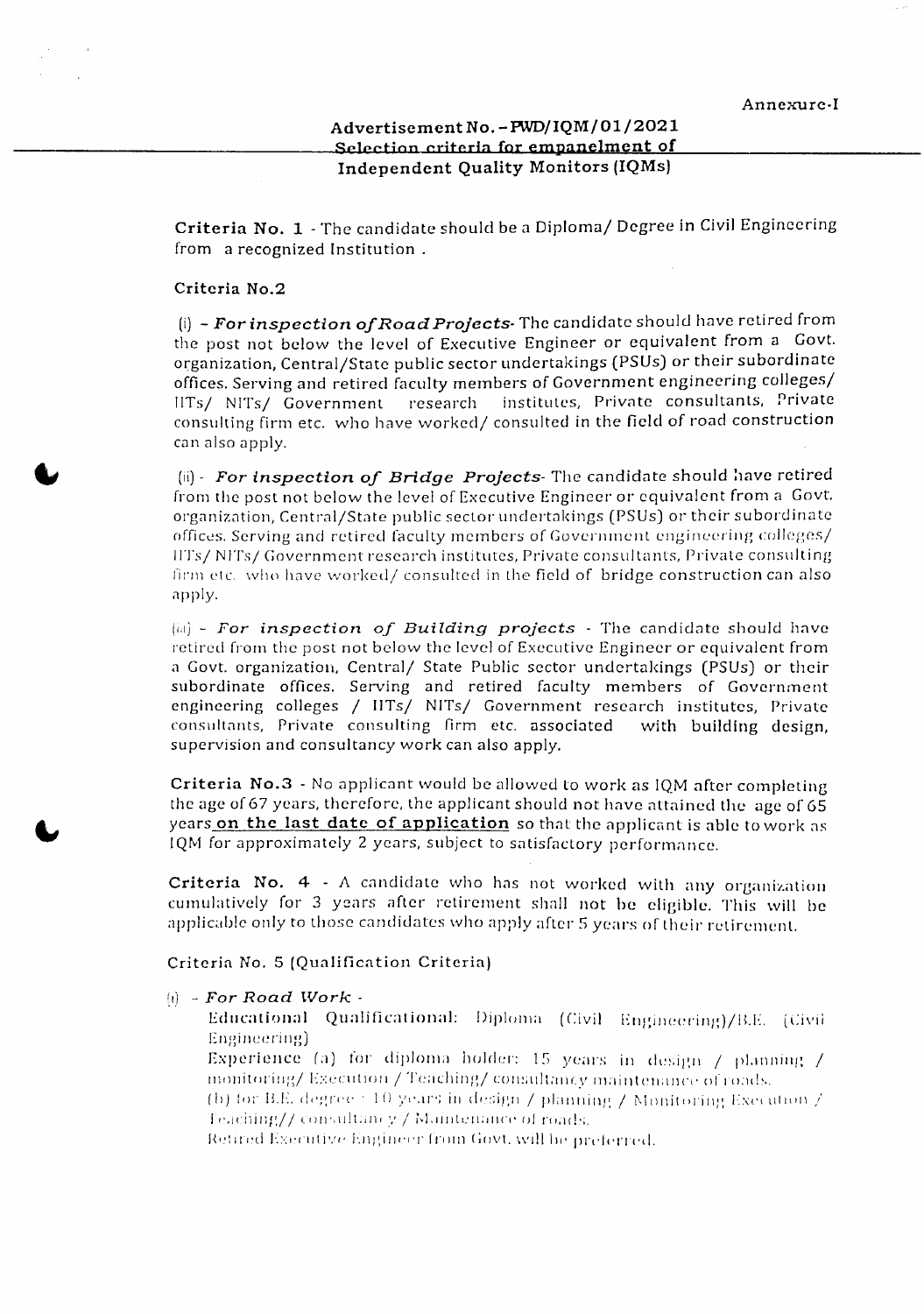#### (ii) - *For Bridge Work -*

Educational Qualificational: Diploma (Civil Engineering)/B.E. (Civil Engineering)

Experience (a) for diploma holder : 20 years in design / planning / monitoring/ Execution / Teaching/ consultancy maintenance of road/bridge with involvement in construction of atleast one high level major bridge.

(b) for B.E. degree: 15 years in design / planning / Monitoring Execution / Teaching// consultancy / Maintenance of road/bridge with involvement in construction of atleast one high level major bridge.

Retired Executive Engineer from Govt. will be preferred.

(iii) - *For Building Work-*

Educational Qualificational: : Diploma (Civil Engineering)/B.E. (Civil Engineering)

Experience (a) for diploma holder: 15 years in design / planning / monitoring/ Execution / Teaching/ consultancy maintenance of Building.

(b) for B.E. degree: 10 years in design / planning / Monitoring Execution / Teaching// consultancy / Maintenance of Building.

Retired Executive Engineer from Govt. will be preferred.

#### Criteria No.6: Recommending Authority:

(i)- The candidate, who has retired from *Government/ PSU)* should have been recommended by the concerned State Government or by Government of India organization or administrative head of the PSUs, as applicable, clearly indicating that his integrity is not questionable.

(ii)- For serving & retired faculty members of State Government engineering colleges/ State Government research institutes/ IITs/ NITs/ research institutes of Central Government, the candidature should be recommended by the head of the institute. While recommending, the head of the institute should also certify that the candidate has high ethical standards and his/her integrity is not questionable.

(iii)- In case of Private consultants, Private consulting firm etc. has to submit the certificate regarding their high ethical standards & integrity from their head of institution/ firm.

Criteria No.7 - The candidate should be willing to work as Independent Quality Monitor with high ethical standards and sign the code of conduct.

Criteria No. 8- The reporting is to be done through web & mobile based applications. The candidate, therefore, should have working knowledge of computers and smart phones or be willing to learn the same in requisite period.

\*\*\*\*\*\*\*\*\*\*\*\*\*\*\*\*\*\*\*\*\*\*\*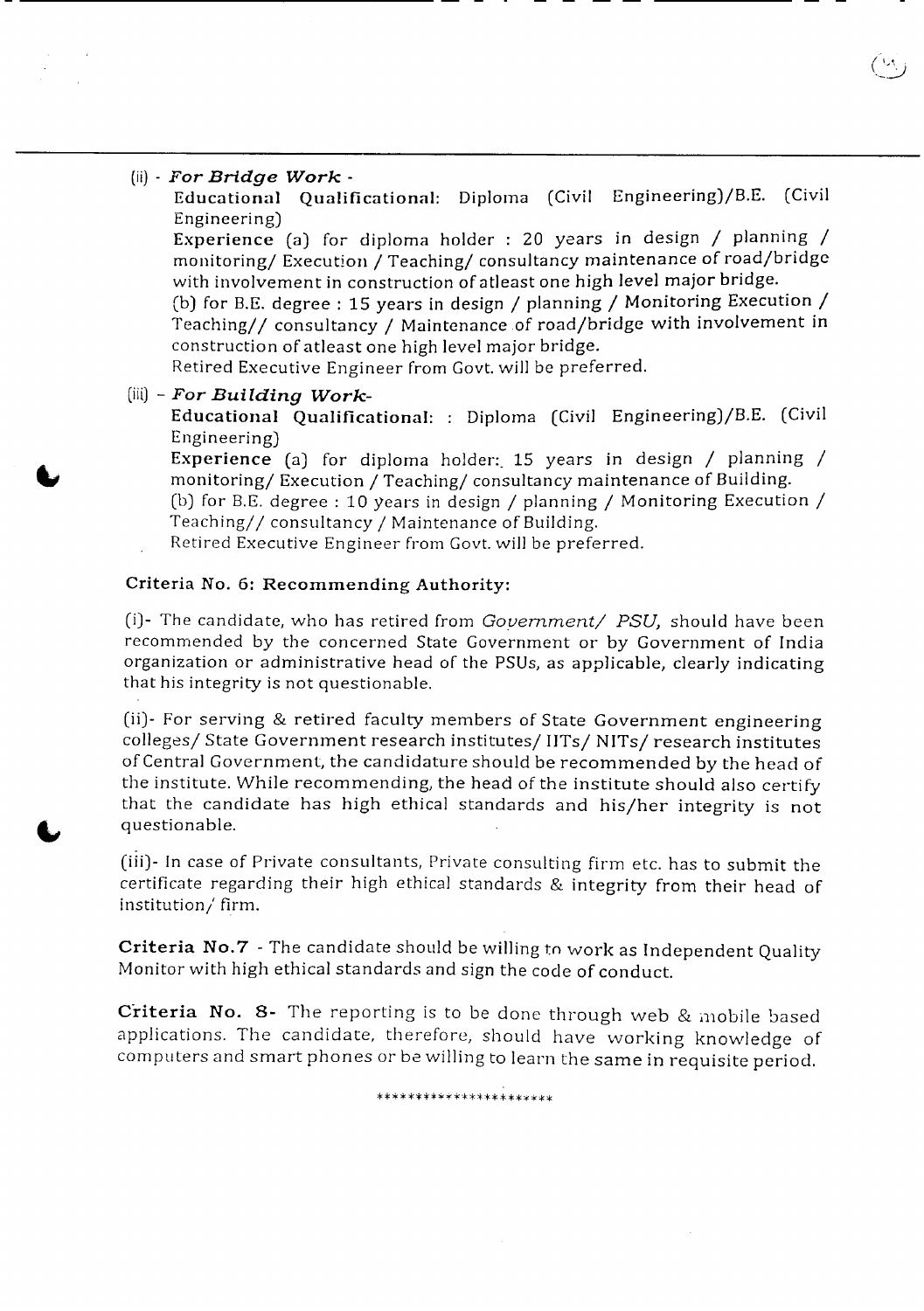# Advertisement No.: PWD/IQM/01/2021

The application should be mailed to .............................. latest by ..........., 2021.

Application for Empanelment as Independent Quality Monitor



(recent passport size coloured photograph of candidate to be pasted in the box)

1. Name: *(as per service records):*

 $\sim 10$ 

2. Date of Birth: Date/ Month/ Year

> (in *words)*

- 3. (i) Date of Retirement from Govt. Service: Date/ Month/ Year *(in case oj retired officer)*
	- (ii) Date of Regular Appointment in Academic/ Research Institute: ... Date/ Month/ Year *(in case oJ working officials)*
	- (iii) Date of Appointment as Private consultants / in Private consulting firm etc:... Date/ Month/ Year

(in *case of private officials)*

#### 4. Communication Address:

#### S. Contact Information:

- (a) Residence base phone:
- (b) Mobile  $No(s)$ :
- (c) e-mail Id. (in CAPITAL LETTERS):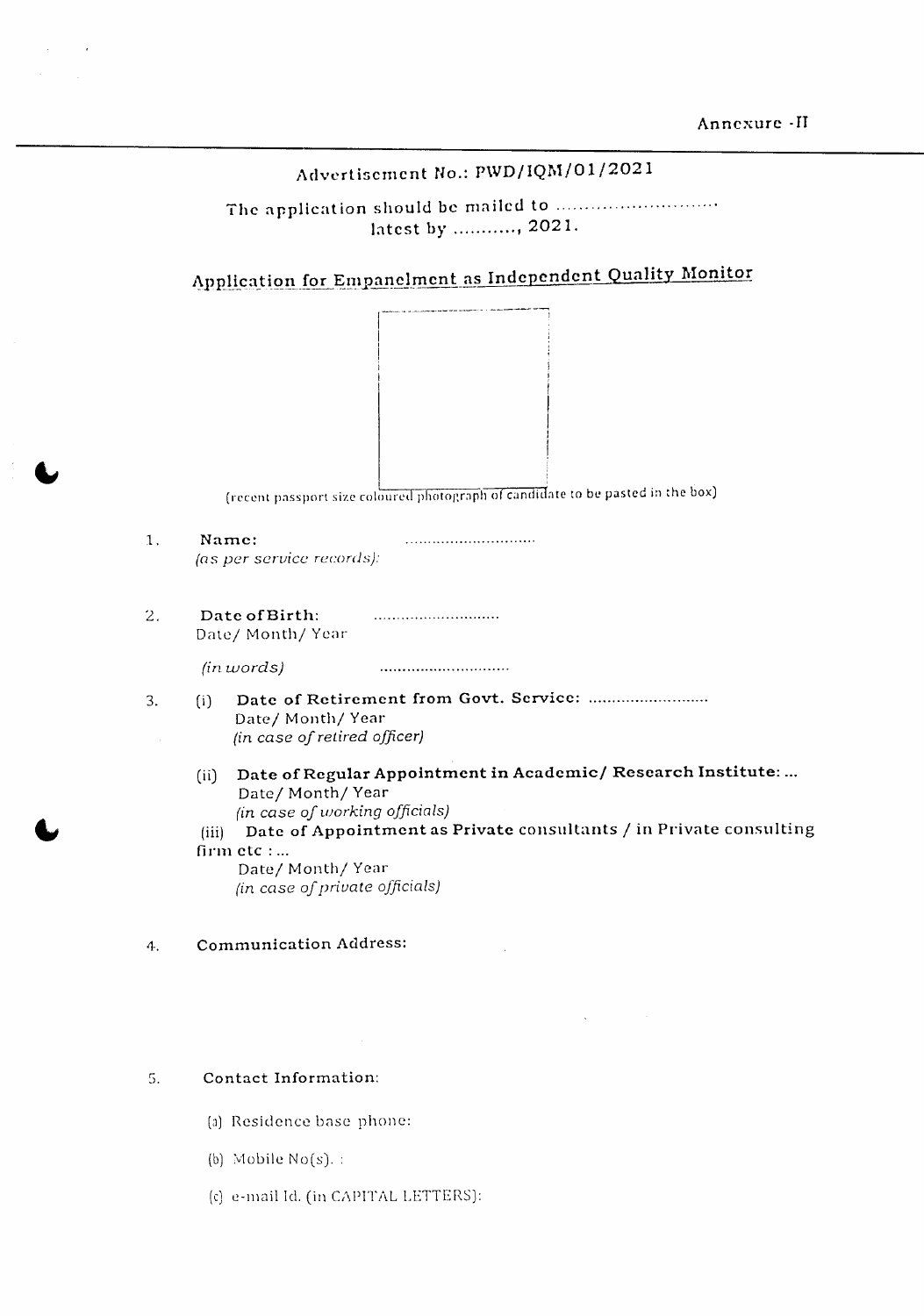#### 6. Educational & Professional Qualifications:

|            | (as per Selection Criteria No. 1) |                    |                                             |                          |         |
|------------|-----------------------------------|--------------------|---------------------------------------------|--------------------------|---------|
| SI.<br>No. | * Diploma<br>/Degree              | Year of<br>Passing | Subject /<br>Discipline /<br>Specialization | University/<br>Institute | Remarks |
| 1.         | Diploma                           |                    |                                             |                          |         |
| 2.         | <b>Bachelors</b><br>Degree        |                    |                                             |                          |         |
| 3.         | Masters<br>Degree                 |                    |                                             |                          |         |
| 4.         | Doctoral<br>Degree                |                    |                                             |                          |         |
| 5.         | Other<br>Degree                   |                    |                                             |                          |         |
| 6.         |                                   |                    |                                             |                          |         |
| 7.         |                                   |                    |                                             |                          |         |

*I~ .:-"* 10\ *\\_J*

*• enclose COp!! ofCcrtijicatcs*

#### 7. (i) PAN<sup>\*\*</sup> number-*•• enclose COIlY*

#### 8. Employment record of last 10 years of Government/ Private service: *(a».per Selection Cn"tcr1a No, 5)*

| SI. | Organisation/                                                               | Post Held / | Duration |    | Details of work |
|-----|-----------------------------------------------------------------------------|-------------|----------|----|-----------------|
| No. | Department                                                                  | Level $***$ | From:    | Tо | experience      |
|     |                                                                             |             |          |    |                 |
|     |                                                                             |             |          |    |                 |
|     |                                                                             |             |          |    |                 |
|     |                                                                             |             |          |    |                 |
|     |                                                                             |             |          |    |                 |
|     |                                                                             |             |          |    |                 |
|     |                                                                             |             |          |    |                 |
|     | *** EE/ SE / Addl. CE/ CE/ E-in-C/Secretary/ Professor/ Associate professor |             |          |    |                 |

# 9. Employment record post retirement:<br>  $\langle \text{as per Selection Criteria Bo. 4} \rangle$

| 1. S1. <sup>7</sup> Organisation | : Position held                                                 |                                                   | Duration     | Details of work. |  |
|----------------------------------|-----------------------------------------------------------------|---------------------------------------------------|--------------|------------------|--|
| $NO$ .                           |                                                                 | From                                              | <br>Γо       | experience       |  |
|                                  |                                                                 |                                                   |              |                  |  |
|                                  |                                                                 |                                                   | <b>COLLA</b> |                  |  |
|                                  |                                                                 |                                                   |              |                  |  |
|                                  |                                                                 | the company of the property of the company of the | .            |                  |  |
| <b>STATISTICS</b>                | the control of the control of the<br>the company of the company | All Colorado                                      |              |                  |  |

10. Field of Specialization / Special Interest (11'any):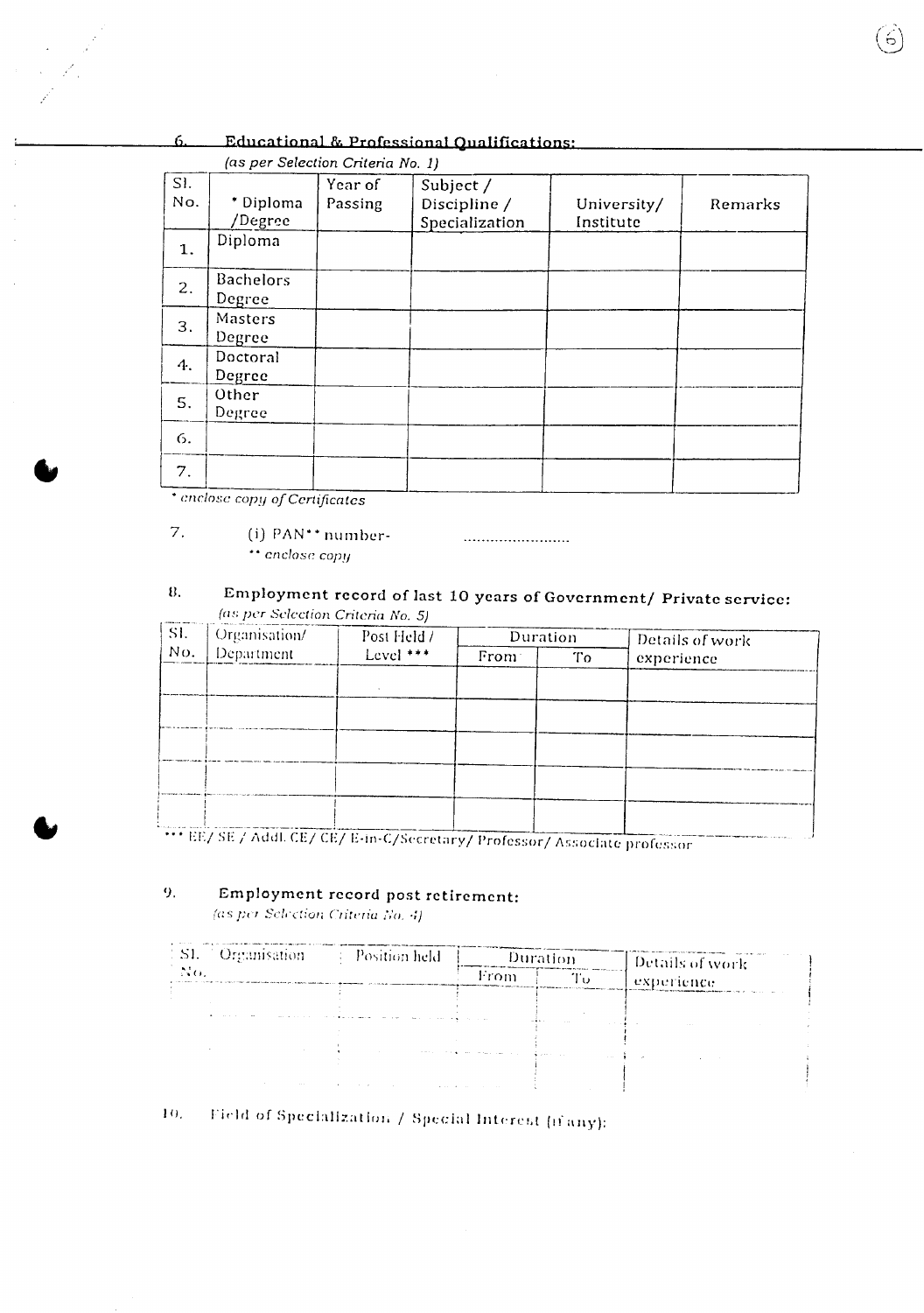- 12. Other Details (Membership of professional bodies, authorship of technical papers, consultancies, etc.) {May attach extra sheet if needed}
- 13. Application made for Inspection of: *(Check any ONEBOX)* Road Projects: Bridge Projects: 0 Road & Bridge Projects: Building Projects: 0

Please attach the list of bridge works associated with: *(if applying for inspection of building projects / bridge projects / Road projects / Road* & *bridge projects)*

14. Whether any departmcntal enquirics / corruption cases initiated against the candidate, during service period: (Yes/No)

If yes, - results of the same:

15. Whether the recommendation of the concerned State Govt. /Govt. of India organization / Private organization enclosed: (as *per Selection Criteria No.6):* (Yes/No)

*If no, whether it will be provided by · ,2021? (Yes/No)*

#### 16. Willingness to work as IQM:

- (a) The undersigned is maintaining good health and is willing to take up field inspection assignments and other office works as Independent Quality Monitor.
- (b) [ understand that I may be assigned to carry out field inspections in any District in accordance with the Guidelines.

Declaration: I hereby declare that the details furnished above are true and correct to the best of my knowledge. In case any of the above information is found to be false or misleading or misrepresenting, I am aware that I may be held liable for it and my empanelment as IQM may be immediately cancelled and necessary action, as deemed fit, may be taken against me.

Date: Place:

Signature...................................

Name of applicant:.....................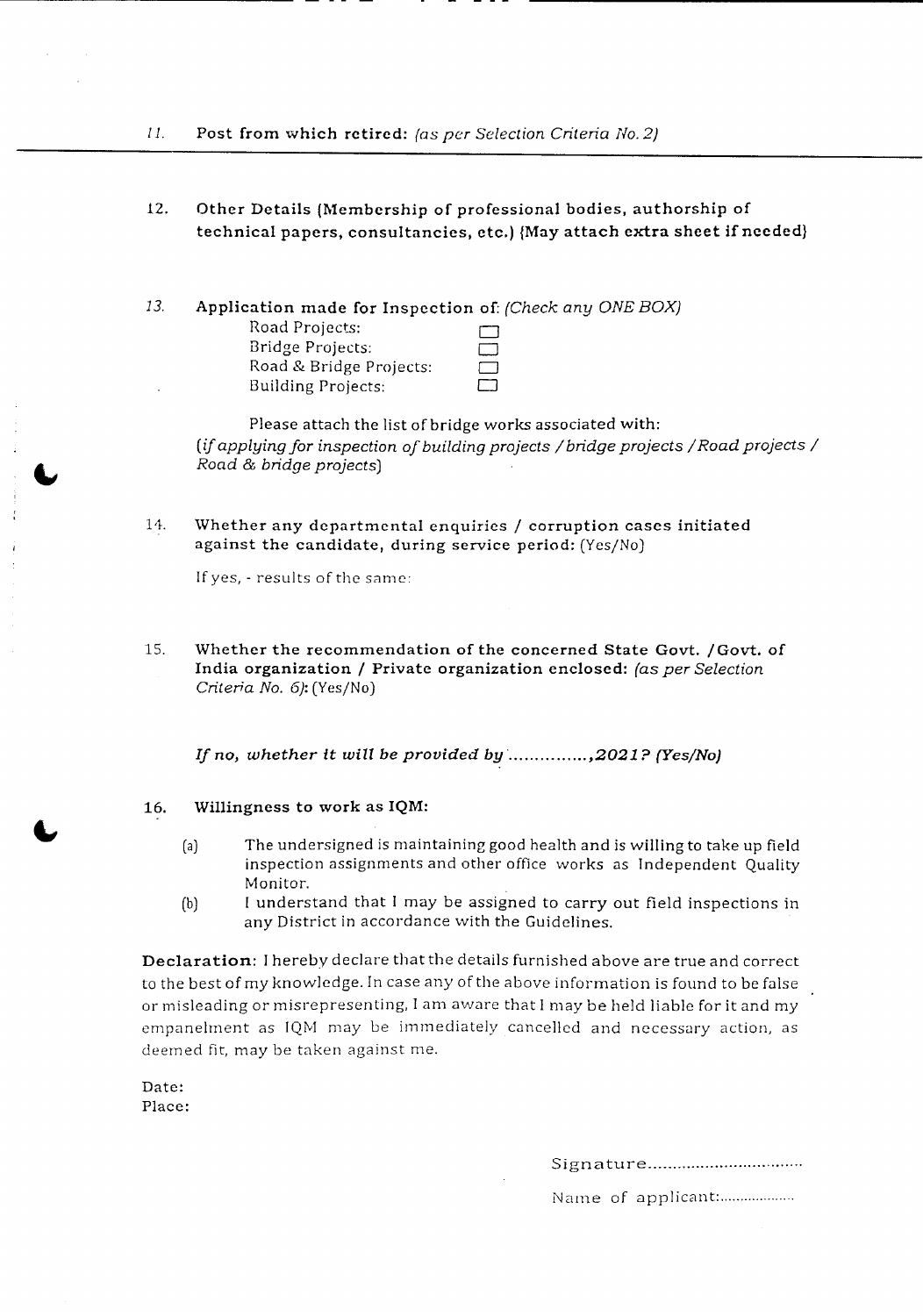#### Recommendation for Empanelment as Independent Quality Monitor

(For retired Government/ PSU engineers/ Private consultants/ Private consulting Firms etc.)

(On the letter head of the recommending authority. It should have full name, designation, address and telephone number of the signatory, so that it can be verified)

Date........

To,

# Chief Engineer & Additional Secretary, Public Works Departmant, Government of Rajasthan, Jacob Road, Civil Lines, Jaipur- 30206

Subject: Recommendation for Empanelment as Independent Quality Monitor (IQM).

Sir,

Shri (rra rn e of the candidate), was a regular employee of the ..............(name of the State Government department/ Government of India organisation/ PSU/ Private consultants/ Private Consulting Firm) and *has* retired from the active service on ...................(date of retirement).

2. Shri ........................ (name of candidate) has high ethical standards and his/ her integrity is beyond doubt. No penalty related to corrupt practices was imposed on him during his active government/ private service and no departmental enquiry is pending against him.

3.- This department/ organization *has* no objection for his empanelment as Independent Quality Monitor.

Yours sincerely,

Signature of the recommending authority (name, designation, phone, address)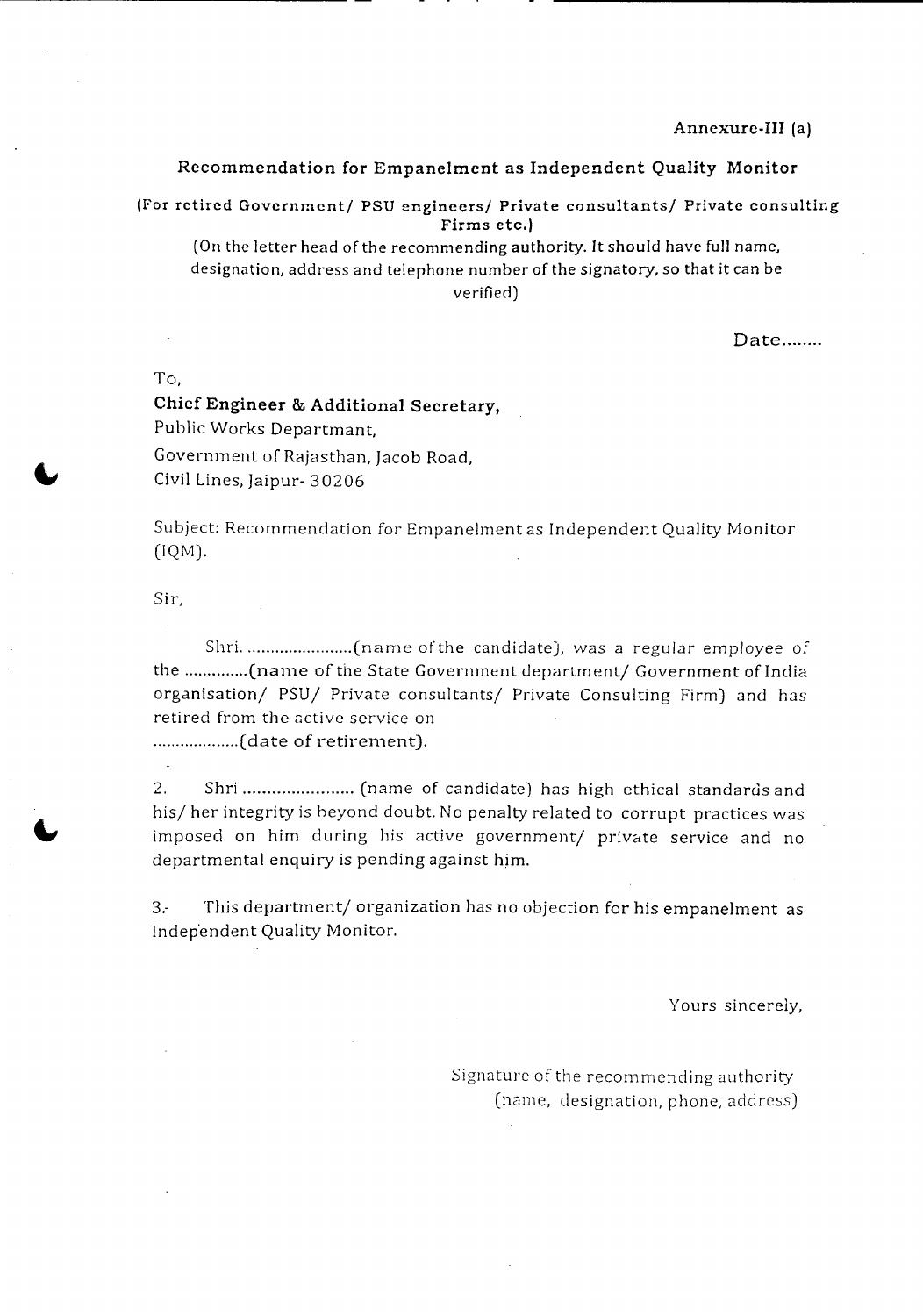Annexure-III (b)

# Recommendation for Empanelment as Independent Quality Monitor

# (For serving/ retired faculty members)

(On the letter head of the recommending authority. It should have full name, designation, address and telephone number of the signatory, so that it can be verified)

Date.......

Chief Engineer & Additional Secretary, Public Works Departmant, Government of Rajasthan, Jacob Road, Civil Lines, }aipur- 30206

Subject: Recommendation for Empanelment as Independent Quality Monitor (IQM).

Sir,

To,

Shri. (name of the candidate), is a regulClr/ retired faculty member of this of the (name of the State government engineering college/State government research institute/IITs/ NITs/ research institute of central government) and has joined this institute as regular employee on ........................(date of joining the institute). He retired on ......... (date of retirement, if applicable).

2. Shri (name of candidate) has high ethical standards and his/ her integrity is beyond doubt. No penalty related to corrupt practices has been imposed on him during his active government service and no departmental enquiry is pending against him.

3. This institute/ organization has no objection for his empanelment as Independent Quality Monitor.

Yours sincerely,

Signature of the recommending authorit $\,$ (name, designation, phone, address)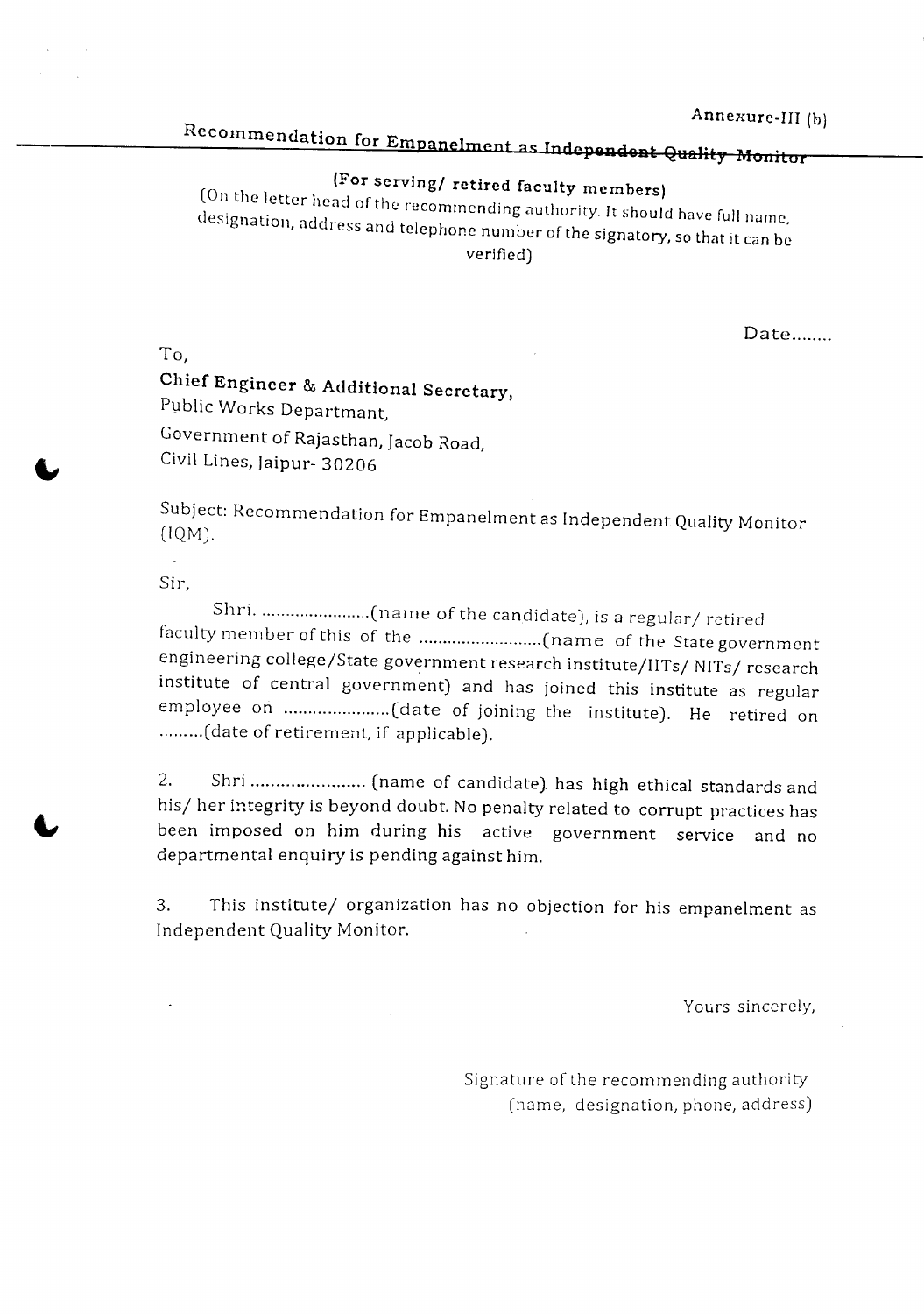## FOR INFORMATION - NOT TO BE SUBMITTED ALONG WITH THE APPLICATION *(to be signed and submitted after selection as IQNJ)*

#### Annexure-Tv

### Code of Conduct for Independent Quality Monitors (IQMs), Engaged by Public 'Works Department,Government of Rajasthan

### Introduction

The purpose of Code of Conduct is to ensure an ethical conduct in the third party inspection of works.

The *objective* of third tier of quality management mechanism is to independently verify that the quality of works executed by PWD confirms to the prescribed Standards and to see whether the prescribed quality management mechanism in the State is *effective.* The role of this tier is also to provide guidance to the State implementation machinery and the field engineers rather than *'fault finding'*, as such; the basic duty of the IQM is to inspect the works as per the guidelines prescribed by PWD and prepare inspection report giving clearly his findings and suggestions for improvement. High ethical conduct is expected of the person who is engaged as Independent Quality Monitor.

A code of conduct is necessary and appropriate for the Independent Quality Monitors because of the trust placed in the independent quality management . system. The Code of Conduct extends beyond the definition of independent quality monitoring to include two essential components:

- 1. Principles that are relevant to the profession and practice of independent quality monitoring of works;
- 2, Rules of Conduct that describe behavioral norms expected of Independent Quality Monitors. These rules are an aid to interpreting the Principles into practical applications and are intended to guide the ethical conduct of Independent Quality Monitors.

.--- ----------- '-\_

#### Applicability

This Code of Conduct applies to both individuals and entities that provide independent quality monitoring services.

Principles

 $\frac{1}{2}$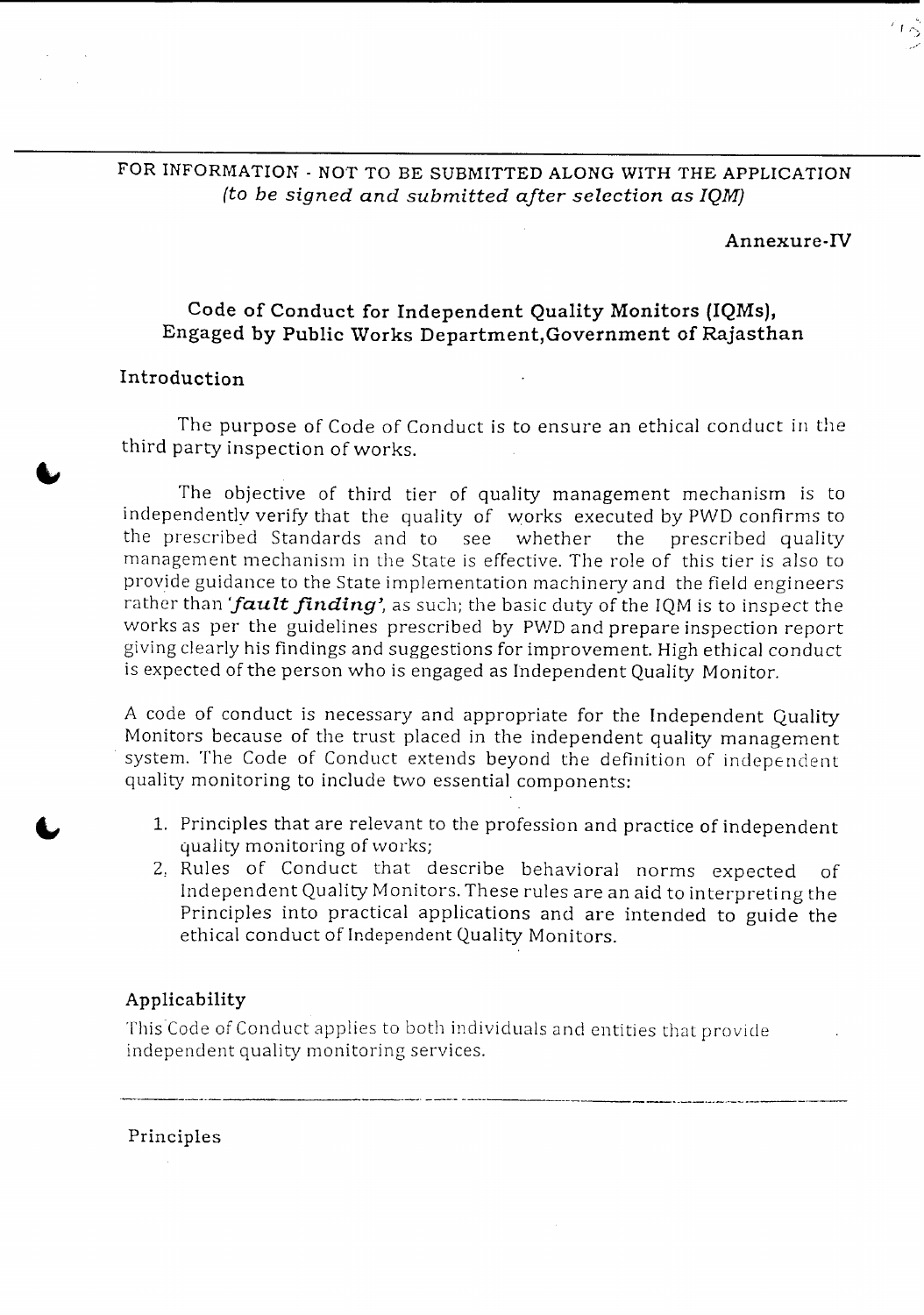Independent Quality Monitors are expected to apply and uphold the following<br>principles:

#### $\ddot{\phantom{a}}$ Integrity

The integrity of Independent Quality Monitors establishes trust and thus provides the basis for reliance on their judgment.

#### $\mathcal{L}^{(1)}$  . **Objectivity**

Independent Quality Monitors exhibit the highest level of professional objectivity in gathering, evaluating and communicating information about the activity or process being examined. Independent Quality Monitors make a balanced assessment of all the relevant circumstances and are not unduly influenced by their own interests or by others in forming judgments

# Confidentiality

Independent Quality Monitors respect the value and ownership of information they receive and do not disclose information without appropriate authority unless there is a legal or professional obligation to do so.

# Competency

Independent Quality Monitors apply the knowledge, skills and experience needed in the performance of independent quality monitoring services.

# Rules of Conduct

# 1. Integrity

Independent Quality Monitors:

- Shall perform their work with honesty, diligence and responsibility.
	- Shall observe the law and make disclosures expected by the law and the profession.
	- Shall not knowingly be a party to any illegal activity or engage in an act that brings discredit to the profession or to the organization for which the IQM is working.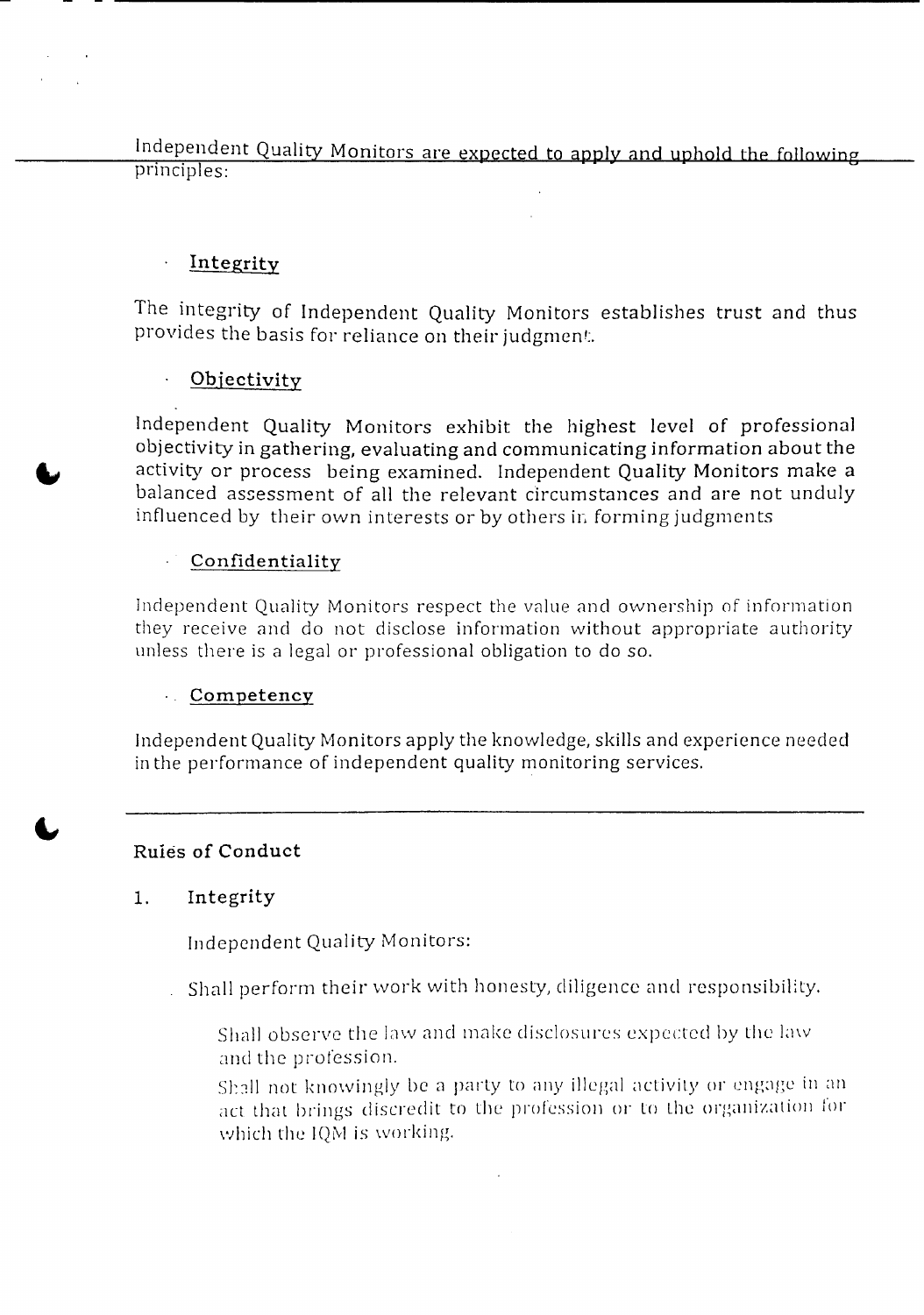Shall respect and contribute to the legitimate and ethical objectives of the organization for which IQM is working.

Shall not take Spouse/Close relations during inspection visits.

#### **2. Objectivity**

Independent Quality Monitors:

Shall not participate in any activity or relationship that may impair or be presumed to impair their unbiased assessment. This participation includes those activities or relationships that may be participation includes those are examined in conflict with the interests of the organization programme for which the IQM is working.

Shall not accept anything that may impair or be presumed to impair their professional judgment.

Shall disclose all material facts known to them that, if not disclosed, may distort the reporting of activities under review.

Shall endeavor in guiding the executing machinery on correct technical procedures in Rural Road building.

#### 3. **Confidentiality**

Independent Quality Monitors:

Shall be prudent in the use and protection of information acquired in the course of their duties.

Shall not use information for any personal gain or in any manner that would be contrary to the law or detrimental to the legitimate and ethical objectives of the organization or the programme for which the IQM is working.

#### 4. Competency

Independent Quality Monitors:

Shall perform independent quality monitoring in accordance with the *Guidelines issued from time to time by PWD, Government of Rajasthan.* 

Shall continually improve their proficiency and the effectiveness and quality of their services.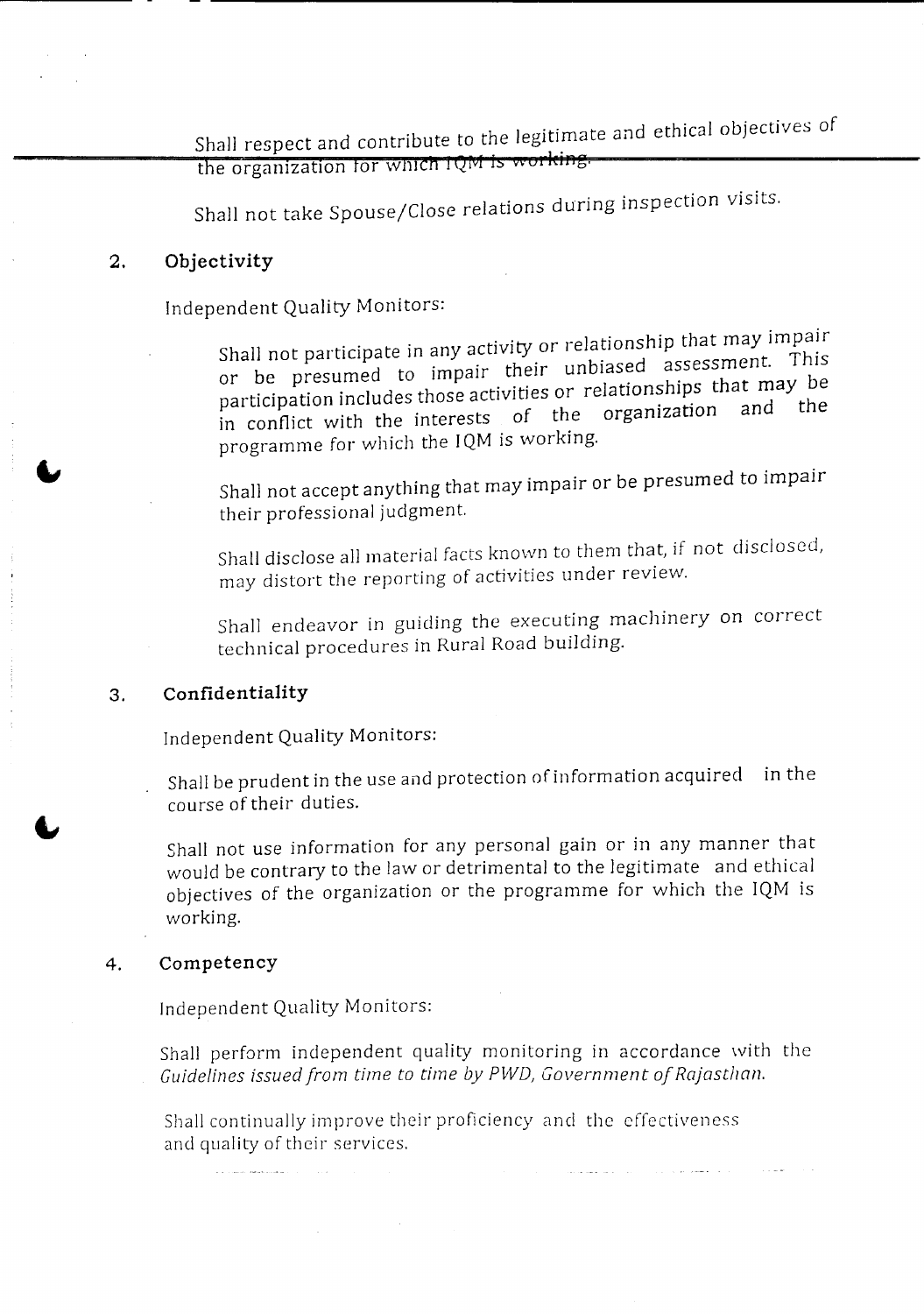$\overline{\phantom{a}}$  **IQM** shall be upto the age of 67 years

| The upper age limit for working as ign share by                                                                                                                                                                                                                                                                                                                                                                                                                                                                                                                                                                                              |
|----------------------------------------------------------------------------------------------------------------------------------------------------------------------------------------------------------------------------------------------------------------------------------------------------------------------------------------------------------------------------------------------------------------------------------------------------------------------------------------------------------------------------------------------------------------------------------------------------------------------------------------------|
| subject to satisfactory performance and good contluct.<br>I am aware that as IQM, I may be assigned the duty for inspection of PWD<br>works in any district of State and I will abide by it. I am<br>empanelment as IQM not necessarily means that I shall be assigned duty every<br>As IQM, I will attend assignment of inspection within three months of<br>month.<br>successfully attending the orientation-cum-training programme, failing<br>which; I can be de-empanelled as IQM. I will also not work as State Quality<br>Monitor (SQM), for any State upon successfully attending the Orientation-<br>cum-training programme as IQM. |
| Conduct to work as Independent Quality Monitor.                                                                                                                                                                                                                                                                                                                                                                                                                                                                                                                                                                                              |
| Signature                                                                                                                                                                                                                                                                                                                                                                                                                                                                                                                                                                                                                                    |
|                                                                                                                                                                                                                                                                                                                                                                                                                                                                                                                                                                                                                                              |
|                                                                                                                                                                                                                                                                                                                                                                                                                                                                                                                                                                                                                                              |
|                                                                                                                                                                                                                                                                                                                                                                                                                                                                                                                                                                                                                                              |
|                                                                                                                                                                                                                                                                                                                                                                                                                                                                                                                                                                                                                                              |
|                                                                                                                                                                                                                                                                                                                                                                                                                                                                                                                                                                                                                                              |
|                                                                                                                                                                                                                                                                                                                                                                                                                                                                                                                                                                                                                                              |
|                                                                                                                                                                                                                                                                                                                                                                                                                                                                                                                                                                                                                                              |

- 11

 $\mathcal{L}^{\text{max}}_{\text{max}}$  and  $\mathcal{L}^{\text{max}}_{\text{max}}$ 

- -

- -

 $\mathcal{L}^{\text{max}}$  $\sim 10^7$ 

Ĵ.

 $\sim$   $\omega$ 

 $\mathcal{L}(\mathcal{A})$  .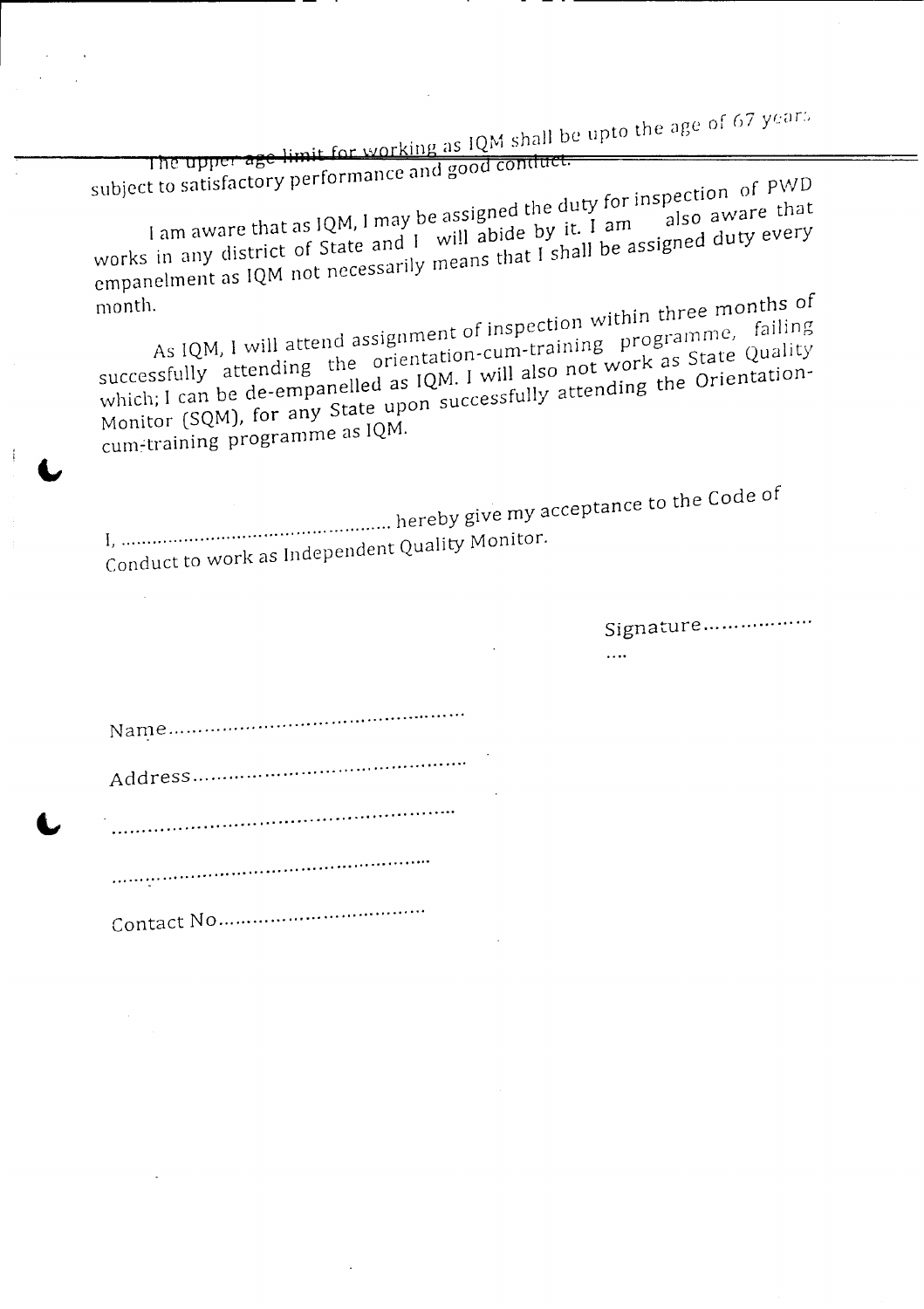OFFICE OF THE CHIEF ENGINEER & ADDL. SECRETARY, PWD RAJASTHAN JAIPUR  $CE(QC)/SE(QC)/2021-22/(QM/D - 37$  date:  $\left| \begin{array}{cc} 1 & 66/202 \end{array} \right|$ 

#### **Office Order**

#### Annexure-V

#### Details of Honorarium and Travelling Allowance payable to Independent Quality Monitors

The Honorarium & Travelling allowance for IQM's relating to rates of Honorarium, Taxi/own car charges, Mileage Allowances, Daily Allowances, Lodging, Reporting Allowances and Mode & Class of travel etc. Entitlements of IQM's are as given below:-

#### 1. Journey by Rail:-

The IQMs will be entitled to reimbursement of fares for journeys performed on official duty by different means of transports as given below subject to actual expenditure:-

- i. IQMs are allowed to travel by  $AC<sub>1</sub>$ <sup>st</sup> Class of train. This will be uniformly applicable to all IQMs.
- ii. The IQMs should submit all their documents in support of the claim in original.
- iii. The journey should be undertaken by the shortest route, as laid down in Government of Rajasthan rules and regulations.
- iv. Expenditure incurred on two components viz. travel insurance and service charges for bookings made through pvt. travel agencies are not reimbursable. However, in the case of bookings made directly through the Govt. of India authorized travel agents, Indian Railway Catering and Tourism Corporation (IRCTC), travel insurance is as inbuilt component of the ticket and no extra charges are levied. Similarly, no service charges are payable for booking made through these agencies.
- v. Any cancellation of the tour programme may be made only after receipt of written communication from PWD.

#### 2. Journey by Road

- i. All IQMs may travel by road by any public transport and will be reimbursed actual fare subject to production of the ticket.
- ii. If the IQM travel by taxi, the reimbursement will be restricted to rail fare as per entitlement subject to actual. The claims should be supported by a bill/ receipt for travel by taxi. Taxi fare at rates prescribed from time to time will be allowed in cases where places are not connected by rail. The allowed rate for taxi is Rs. 8 per km.
- iii. For travel by own car, claim will be regulated as in sub-Para-2 above.

# 3. Mileage *Allowance*<br>i. [OM will be entitled to

IQM will be entitled to claim Mileage allowance at a fixed rate prescribed from time to time, for each journey between residence to railway station/bus-stand and back. Similar allowance will be paid from railway station/bus-stand to the district Head Quarter allotted for inspection and back. The rate fixed for

*') .i->: \_.--;;-' r··* I.) {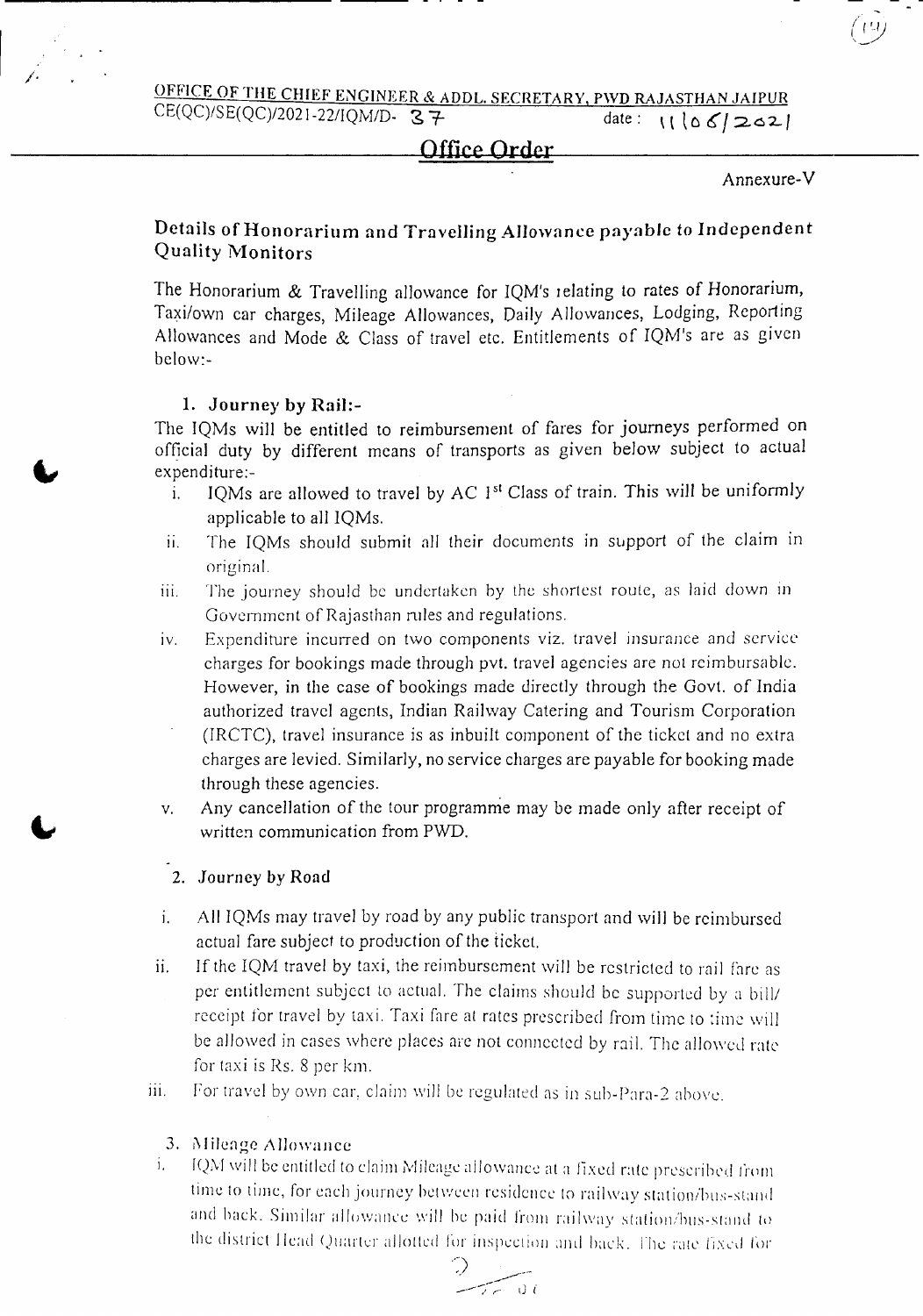mileage allowance is Rs. 350 per journe

- II. No mileage allowance will be paid where taxi charges at prescribed rates under rule  $2(ii)$  and  $2(iii)$  are being paid.
- No allowance will be paid where Project/Government vehicle is provided. III.
- To claim mileage allowance IQM is required to give certificate that no transport was provided by PWD for the journey for which Mileage Allowance has been claimed. IV.
	- 4. Daily Allowance

/ .<br>م / *I*

.'

- i. Daily Allowance for each day of absence from his Headquarters will be paid at the rate is Rs. 500 per day.
- ii. No Daily Allowance will be payable if the absence from his headquarter in a day is less than six hours.

#### 5. Lodging Charges during journey

- 1. In case arrangement for stay is made by PWD no lodging charges will be payable. However, where no lodging arrangement are made by PWD, IQM will be paid actual lodging charges limited to upto Rs. *25001-* per day (maximum 10 days limited to 25000/- per month) subject to production of original receipt.
- ii. In cases where IQM stay in guest houses/circuit houses of State Government/ PSL's etc. reimbursement for lodging charges will be as per actual of these guest houses on production of original receipts.
- III. The Hotel/Guest House bill should be in the proper bill form indicating the bill no, date, GST no. etc.
- iv. Name of the officer who stayed in the hotel should be clearly mentioned.
- v. The necessary certificate that the payment of the Hotel bill has been made by the concerned IQM should be endorsed on the bill.
- vi. A certificate should be clearly given on the TA bill that lodging /boarding arrangement has not been made by PWD authority, In case of lodging arrangement is made by the PWD authority no reimbursement of lodging charges will be made.

#### G. Reporting Allowance

- $1.$  IQM's will be paid reporting Allowance to cover the charges for report preparation and postage etc. at the rate is Rs. *400/-pcr* district (limited to KS 800/- per month for two districts).
- $II.$  : A sum of Rs. 200/- per month expenditure on account uses of internet Connectivity on Mobile Hand set during road inspections would be paid to the IQMs only for those months during which at least five inspections have been conducted by them. In case of less than five inspections in a month, no payment would be made to the IQM.

#### 7. Honorarium

- Honorarium for each day of field inspection and discussions with PIUs and ÷. the other concerned staff will be paid at the rate of Honorarium is Rs. 2500/ner davl
- Hen a aroun is restricted to a maximum of 10 days per month.

$$
\frac{1}{\sqrt{2}}\sum_{i=1}^{n} \frac{1}{i} \frac{1}{i} \frac{1}{i} \frac{1}{i} \frac{1}{i} \frac{1}{i} \frac{1}{i} \frac{1}{i} \frac{1}{i} \frac{1}{i} \frac{1}{i} \frac{1}{i} \frac{1}{i} \frac{1}{i} \frac{1}{i} \frac{1}{i} \frac{1}{i} \frac{1}{i} \frac{1}{i} \frac{1}{i} \frac{1}{i} \frac{1}{i} \frac{1}{i} \frac{1}{i} \frac{1}{i} \frac{1}{i} \frac{1}{i} \frac{1}{i} \frac{1}{i} \frac{1}{i} \frac{1}{i} \frac{1}{i} \frac{1}{i} \frac{1}{i} \frac{1}{i} \frac{1}{i} \frac{1}{i} \frac{1}{i} \frac{1}{i} \frac{1}{i} \frac{1}{i} \frac{1}{i} \frac{1}{i} \frac{1}{i} \frac{1}{i} \frac{1}{i} \frac{1}{i} \frac{1}{i} \frac{1}{i} \frac{1}{i} \frac{1}{i} \frac{1}{i} \frac{1}{i} \frac{1}{i} \frac{1}{i} \frac{1}{i} \frac{1}{i} \frac{1}{i} \frac{1}{i} \frac{1}{i} \frac{1}{i} \frac{1}{i} \frac{1}{i} \frac{1}{i} \frac{1}{i} \frac{1}{i} \frac{1}{i} \frac{1}{i} \frac{1}{i} \frac{1}{i} \frac{1}{i} \frac{1}{i} \frac{1}{i} \frac{1}{i} \frac{1}{i} \frac{1}{i} \frac{1}{i} \frac{1}{i} \frac{1}{i} \frac{1}{i} \frac{1}{i} \frac{1}{i} \frac{1}{i} \frac{1}{i} \frac{1}{i} \frac{1}{i} \frac{1}{i} \frac{1}{i} \frac{1}{i} \frac{1}{i} \frac{1}{i} \frac{1}{i} \frac{1}{i} \frac{1}{i} \frac{1}{i} \frac{1}{i} \frac{1}{i} \frac{1}{i} \frac{1}{i} \frac{1}{i} \frac{1}{i} \frac{1}{i} \frac{1}{i} \frac{1}{i} \frac{1}{i} \frac{1}{
$$